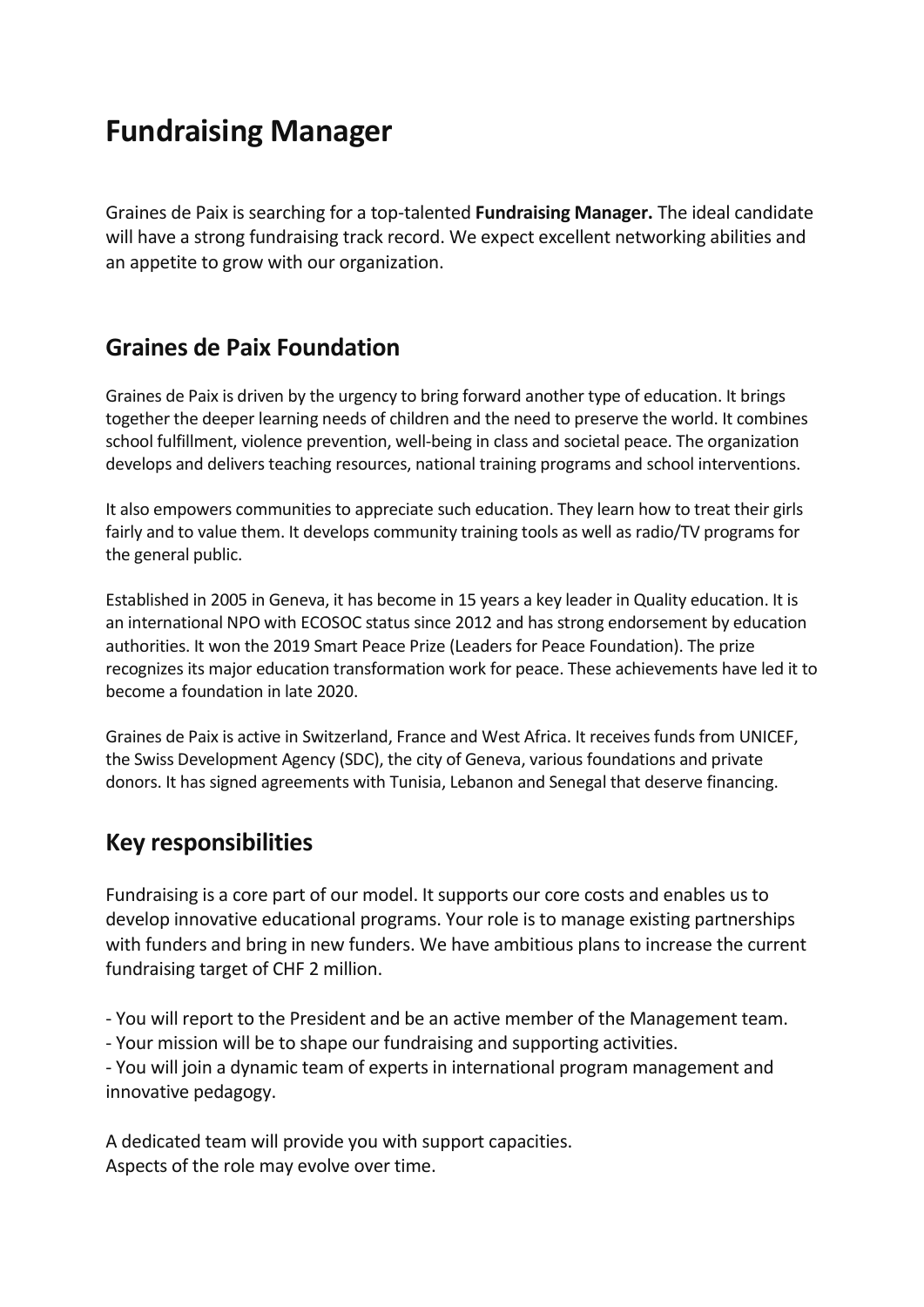# **Specific responsibilities (non-exhaustive list)**

- Work closely with the President, the Foundation Council and the Management team.
- Develop our fundraising activities and communications strategy to grow our income.
- Build a strong pipeline of new funders. These include trusts, foundations, corporate funders and private donors.
- Expand Graines de Paix's philanthropy networks and relationships.
- Strengthen relationships with funders for securing larger and longer-term support.
- Submit high-quality bids for funding and secure significant new funding.
- Write up cases for support, development plans and other fundraising documents.
- Build strong internal relationships to ensure close ties with project delivery teams.
- Create, develop and maintain an effective CRM system to manage donor relations.

#### On communications, your role will be to:

- define the annual communications plan
- heighten recognition of Graines de Paix's mission as a major and urgent cause to fund
- manage, develop and optimize our website, e-shop, crowdfunding campaigns and social media
- create all print and electronic materials for fundraising activities
- organize our non-profit events, follow up invitees and coordinate our Events volunteers.

You will be supported by our Digital communications Officer and our volunteer team.

# **Personal skills**

#### **We are looking for a dynamic professional that is:**

- an ambitious self-starter with a solid and successful fundraising track record.
- looking to make a step up in responsibility
- eager to join a young and dynamic organization in its growth journey
- at ease working in close collaboration with colleagues and trustees.
- highly motivated to shape the fundraising function
- committed to set up best practices within the organization
- attentive to detail.

#### **You share our passion for bringing about** *Full* **Quality Education**, including:

- education equity, success and fulfillment
- violence and radicalization prevention
- societal peace and respect for nature.

You believe in your ability to make a sustained positive impact in this quest. You are keen to use and develop your network of philanthropy contacts.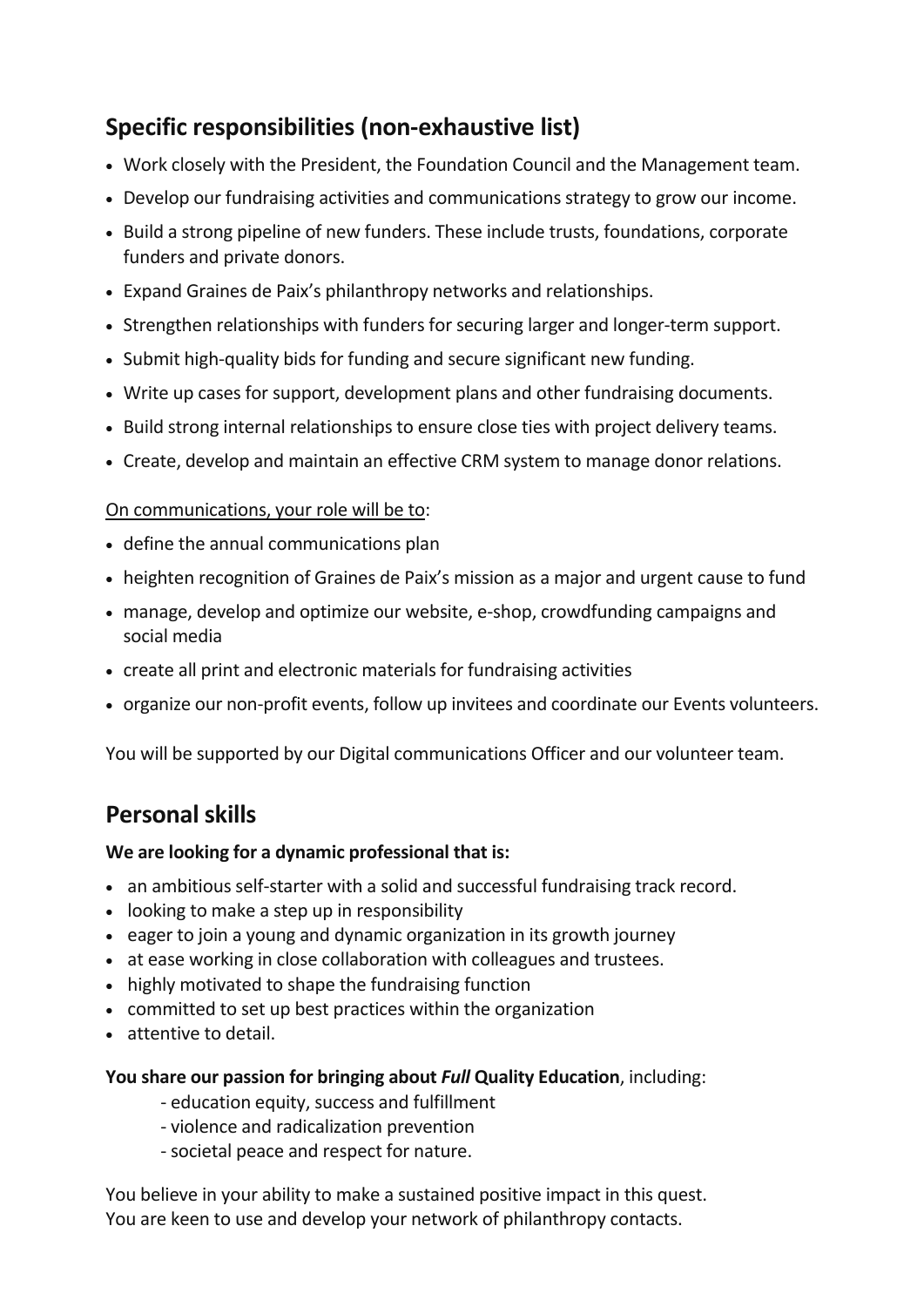# **Essential skills and experience (5-10 years)**

- 1. **Convincing experience of fundraising for NGOs,** covering both development and account management. Experience with institutional donors, foundations, corporates, HNW individuals
- 2. **Experience in leading the funding cycle** from beginning to completion, including:
	- conducting donor mapping and identifying new international and Swiss funders
	- producing persuasive and innovative funding applications
	- securing large multi-annual grants (> CHF 100'000), including for M&E projects
	- developing other forms of funding
	- stewarding, delivering and growing existing funder relationships.
	- using and improving CRMs to record and track our funding actions and interactions.

3. **Strong management skills**, including:

- excellent organizational skills for managing employees, interns and volunteers
- the ability to manage and prioritize a varied workload
- empathetic relationship-management skills across diverse audiences and organizations
- excellent oral and written communications and presentation skills in English + French
- proficiency in Microsoft Office and Outlook contacts management.

### **Terms & Conditions**

Contract duration: permanent Start date: as soon as possible

Working hours: Full time (40 hours per week) Holidays: 25 days p.a +9 Geneva public holidays Flexible working: open to flexible hours and remote working

Locations: Graines de Paix office (Geneva\*) and from home \* Central Geneva, close to all transport.

### **To apply:**

Please send the following:

- $\triangleright$  your CV and cover letter
- ➢ recommendation letters
- ➢ a specimen of one of your funding requests (letter + CN) *by email only*, with the subject title: **Candidate**-**Fundraising Manager – NAME First name**

To: candidatures (at) grainesdepaix.org\* *\*Please replace the parentheses by the @ sign.*

**Closing date:** January 25, 2021